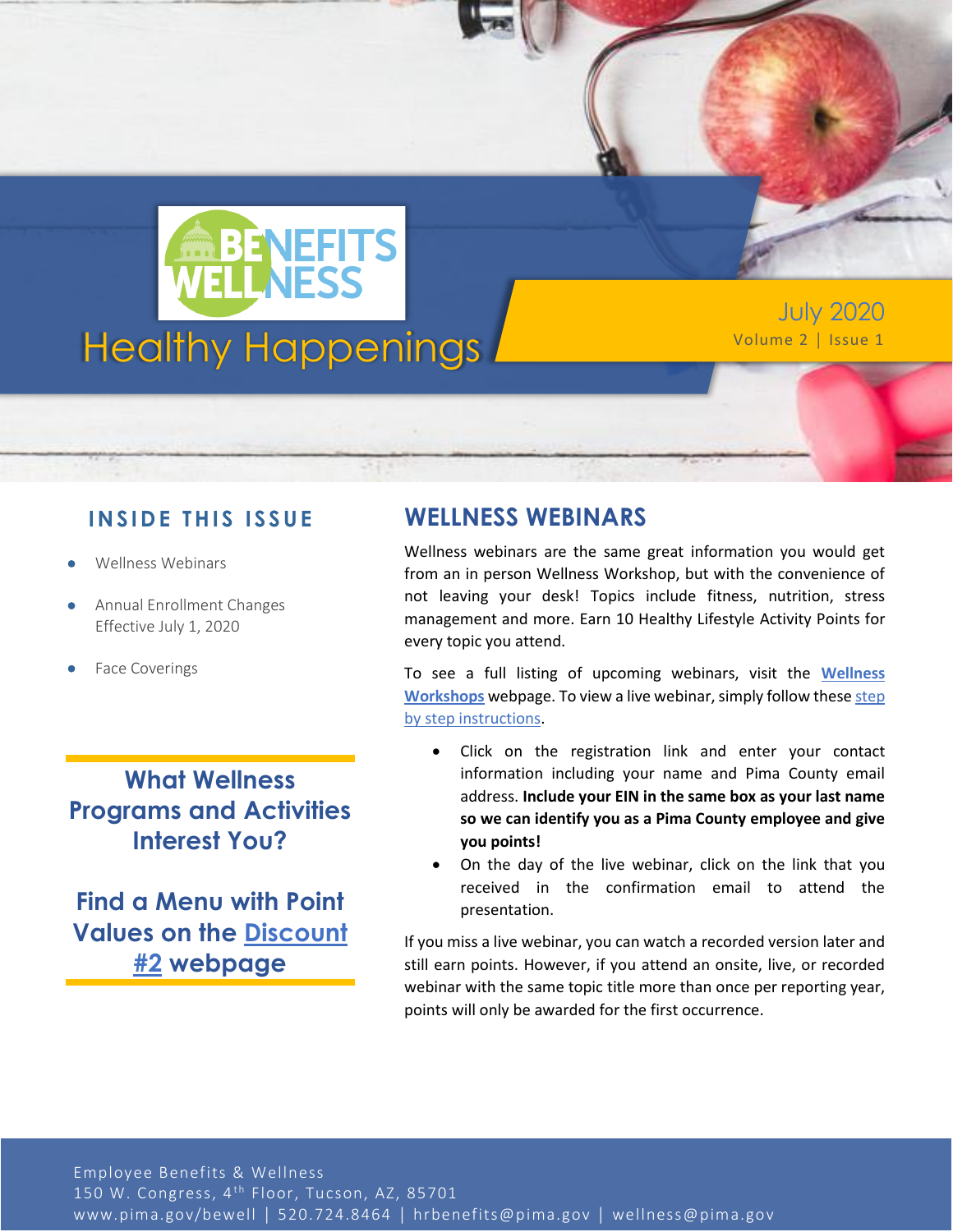# **ANNUAL ENROLLMENT CHANGES EFFECTIVE 7/1/2020**

Changes to your benefits are effective **July 1, 2020,** and will be reflected in your **July 10, 2020** paycheck along with your FY2020/21 premiums and Healthy Lifestyle Premium Discounts. If you are newly enrolled in medical, dental, or vision, you should have received a member ID card. Contact your Departmental Benefits Representative or Employee Benefits at (520) 724-8464 or email **[hrbenefits@pima.gov](mailto:hrbenefits@pima.gov)** if you have any questions.

#### **Important Information Regarding your Benefits for FY2020/21**

#### **Medical and Pharmacy Benefits**

Your medical/pharmacy deductible has reset back to \$0. Your plan is based on a combined deductible of medical and prescription claims. The deductible is the total out-of-pocket spending required by you before your plan will begin to pay. Your annual deductible is \$2,000 for an individual or \$4,000 for a family. Until this deductible is met, you will pay 100 percent for all services, with the exception of preventive care and preventive prescriptions, which are covered at 100 percent. Visit the **[Medical and Pharmacy](https://webcms.pima.gov/cms/One.aspx?portalId=169&pageId=34838)** webpage for additional information.

#### **Dental Benefits**

Pima County has two new dental carriers beginning July 1, 2020. Your current dental benefit will be automatically transferred to the new comparable plan if you did not make a dental selection during Annual Enrollment. Visit the **[Dental Insurance Plans](https://webcms.pima.gov/cms/One.aspx?portalId=169&pageId=34913)** webpage to view more information.

#### **Pima County Dental Claims Process Changes**

Effective July 1, 2020, the Pima County Dental plan will no longer be administered by Ameritas. The new administrator will be Delta Dental of Arizona. Please communicate this information with your dental providers so they are aware of this important change. All claims for services received through June 30, 2020, need to be submitted to Ameritas as soon as possible as Ameritas will deny all claims received after September 30, 2020. All claims for services received on or after July 1, 2020, need to be sent to Delta Dental of Arizona.

Typically your dental provider will be responsible for submitting all dental claims, which is why it is important that they receive this information. If you are submitting a claim, you will need fill out one of two forms based upon the date the services were rendered.

| Services received through June 30, 2020<br><b>Ameritas Dental Claim Form</b> | Services received on or after July 1, 2020<br><b>Pima County Dental Claim Form</b> |
|------------------------------------------------------------------------------|------------------------------------------------------------------------------------|
| Completed claim forms and all applicable information<br>are to be sent to:   | Completed claim forms and all applicable information are<br>to be sent to:         |
| Ameritas Group                                                               | Delta Dental of Arizona                                                            |
| P.O. Box 82520                                                               | Attn: Claims Department                                                            |
| Lincoln, NE 68501-2520                                                       | P.O. Box 43026                                                                     |
| Phone: (800) 487-5553                                                        | Phoenix, AZ 85080-3026                                                             |
| Fax: (402) 467-7336                                                          | Phone: (800) 352-6132                                                              |
|                                                                              | E-mail: claims@deltadentalaz.com                                                   |